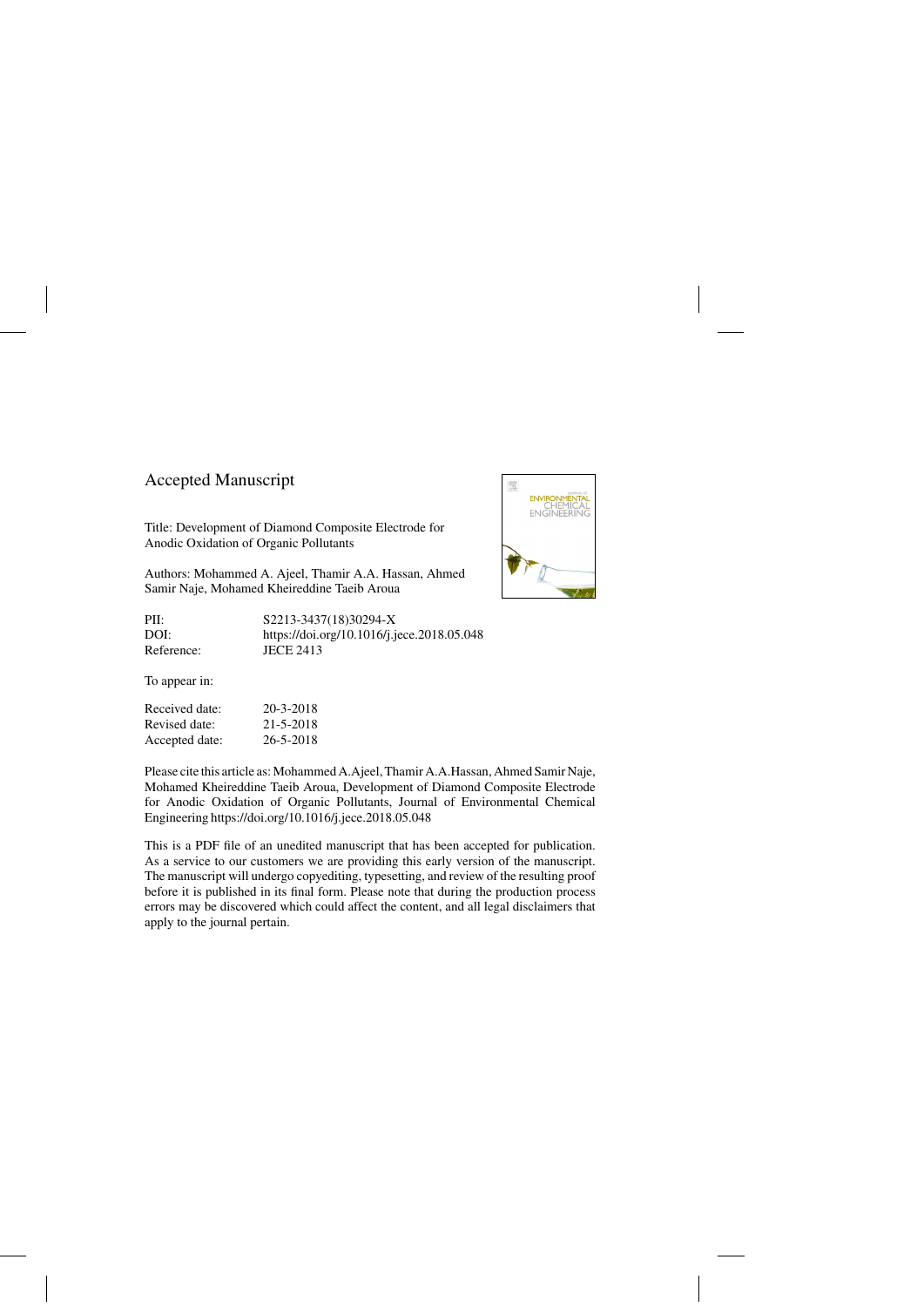## **Development of Diamond Composite Electrode for Anodic Oxidation of Organic Pollutants**

Mohammed A. Ajeel<sup>a\*</sup>, Thamir A.A. Hassan<sup>a</sup>, Ahmed Samir Naje<sup>b</sup>, Mohamed Kheireddine Taeib Aroua<sup>c,d</sup>

<sup>a</sup>Al-Karkh University of Science, Baghdad, Iraq

<sup>b</sup>Department of Environment and Pollution, College of Sciences, Almuthana University, Almuthana Governorate, Iraq.

<sup>c</sup>Centre for Carbon Dioxide Capture and Utilization (CCDCU), School of Science and Technology, Sunway University, Bandar Sunway, 47500 Petaling Jaya, Malaysia

<sup>d</sup>Department of Engineering, Lancaster University, Lancaster, LA1 4YW, UK.

**\*Corresponding Author:** Mohammed A. Ajeel

Email: Mohamed\_motari@yahoo.com; Tel: +9647731166702

### **Abstract**

Nano-diamond composite electrode was prepared and used as anode for anodic oxidation process for organic chemicals. Electrochemical techniques such as impedance and cyclic voltammetry have been used to characterize the diamond composite electrode properties. The oxidation power of the electrode was 0.8 V vs. Ag/AgCl, the charge transfer rate was 12.1 Ohm, and the double layer capacitance was less than  $1 \mu F$ . The anodic oxidation behavior of p-benzoquinone, 2-chlorophenol, and phenol over diamond composite electrode were investigated by cyclic voltammetry in  $0.1$  M  $H<sub>2</sub>SO<sub>4</sub>$  (pH 3) solution and  $0.25$  M Na<sub>2</sub>SO<sub>4</sub> (pH  $6.8$ ) solution. Results marked that the electro-oxidation of pbenzoquinone was more active than phenol and 2-chlorophenol in the both solutions. The Kheireddine Tacib Aroua<sup>ca</sup><br>
"Al-Karkh University of Science, Baghdad, Iraq<br>
"Department of Environment and Pollution, College of Sciences, Almuthana University,<br>
Almuthana Governorate, Iraq.<br>
"Centre for Carbon Dioxide C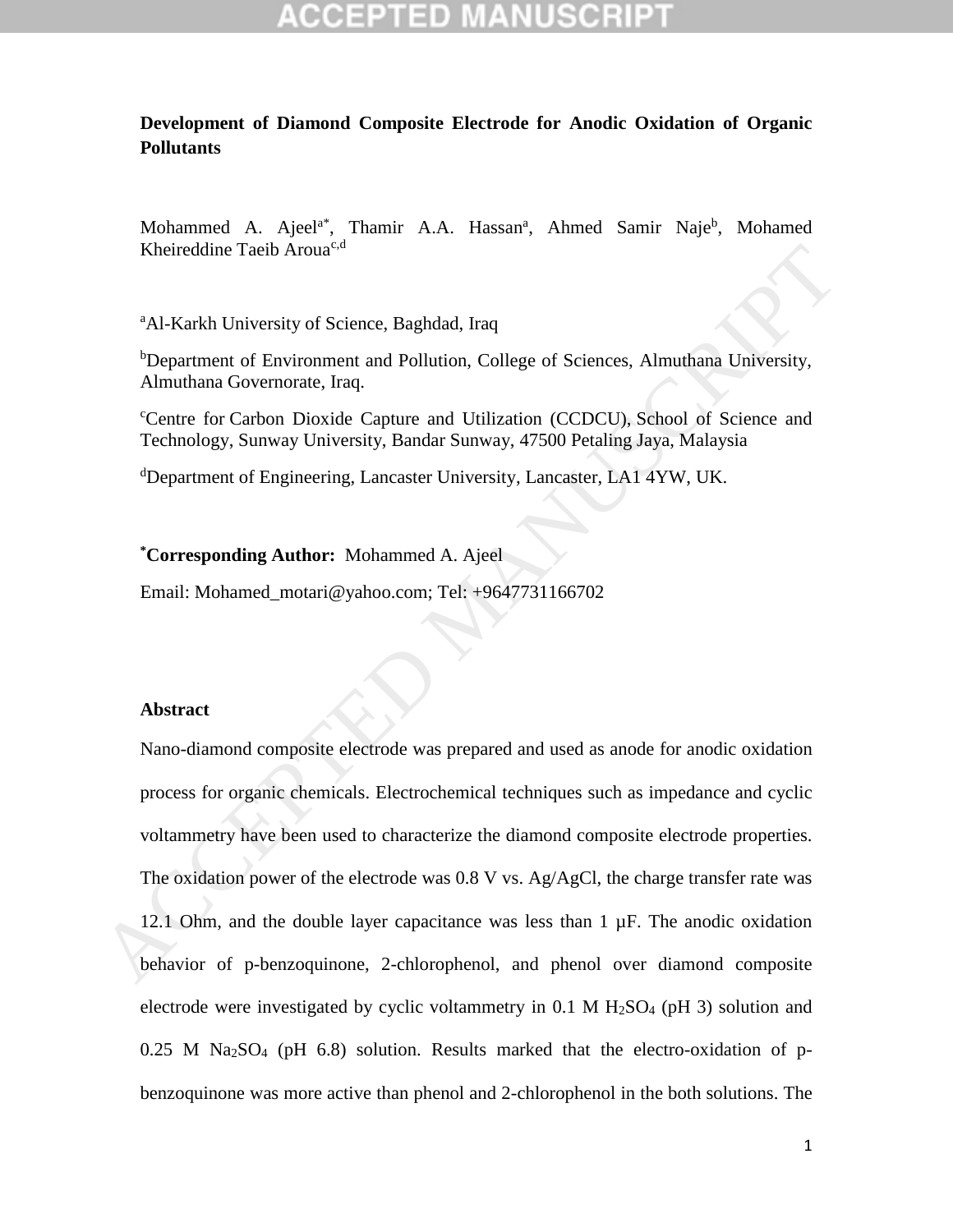performance of the diamond composite electrode during incineration of 200 mg/L pbenzoquinone, 2-chlorophenol, phenol were investigated in an aqueous solution of pH 3 and pH 6.8 with  $0.25$  M Na<sub>2</sub>SO<sub>4</sub> as the supporting electrolyte and applied current density of 40 mA/cm<sup>2</sup>. Results showed that the degradation rate of benzoquinone was faster than 2-chlorophenol and phenol in both different pH solutions. Moreover, the benzoquinone degradation rate was enhanced at high pH solution, on the contrary of that of 2 chlorophenol and phenol were clearly favored in acid medium.

**Keywords:** Diamond particles, Anodic oxidation, composite electrode, Aromatic pollutant, Degradation.

### **1. Introduction**

Most of the aromatic organic substrates are toxic materials and strong bio-refractory pollutant (high resistivity to biological treatment); thus, these compounds consider serious environmental contamination [1]. p-Benzoquinone (p-BQ), 2-Chlorophenol (2- Cph), and Phenol were classified as a dangerous chemicals by the Environmental Protection Agency [2]. There are many commercial uses for p-BQ, phenol, and 2-Cph such as in polymer industries, dyes, cellulose, pesticides, toners, and herbicides [1, 3, 4]. The bio-refractory nature and strong toxicity of these chemicals motivate researchers to improve suitable techniques that can mineralize these pollutants. Many techniques were investigated to treat aromatic chemicals in wastewater, including adsorption [5], photochemical degradation [6], electrocoagulation [7-9] and advanced oxidation processes [6, 10-13]. Among these techniques, electrochemical oxidation of bioof 40 mA/cm<sup>2</sup>. Results showed that the degradation rate of benzoquinone was faster than<br>2-chlorophenol and phenol in both different pH solutions. Moreover, the benzoquinone<br>degradation rate was enhanced at high pH solutio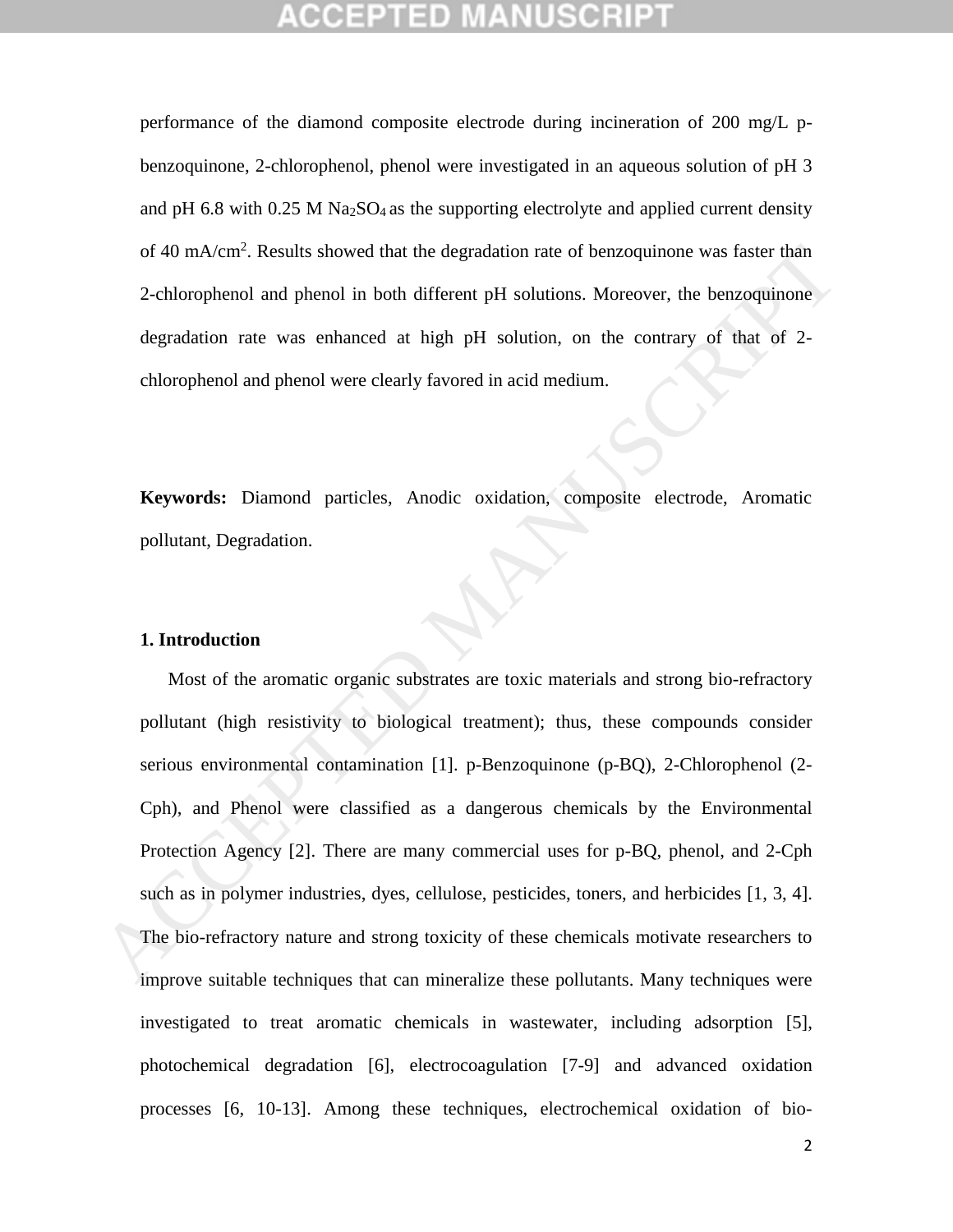# EPTED

refractory toxic pollutant draw attention of the experts for many reasons such as high efficiency, amenability to automation, easy implementation, and environmental compatibility [14]. One of the most important parameter during electrochemical oxidation process is the electrode material nature [15]. Many conventional electrodes materials, such as  $SnO<sub>2</sub>$ , platinum, and  $PbO<sub>2</sub>[16, 17]$ , BDD [18, 19], Ti-based oxide [20, 21], Er-chitosan-PbO<sub>2</sub>[22], have been investigated or developed as anodes for electrochemical incineration of organic pollutant. Most previous works have endeavored to suggest a suitable anode with stable electrochemical properties, low cost, and long service life. Aromatic oxidation process should be occur until the aromatic ring breaks, carboxylic acids form, and most acids are mineralized to  $CO<sub>2</sub>$ , which requires generate a suitable amount of quasi-free hydroxyl radicals at the anode surface. Electrochemical properties of electrode are playing a significant role on the amount of hydroxyl radicals generated. In general, wide potential window electrodes present a suitable oxygen evolution potential which lead to produce huge amounts of OH and achieve high current efficiencies. oxidation process is the electrode material nature [15]. Many conventional electrodes<br>materials, such as SnO<sub>2</sub>, platinum, and PbO<sub>2</sub>[16, 17], BDD [18, 19]. Ti-based oxide [20,<br>21], Er-chitosan-PbO<sub>2</sub>[22], have been invest

Diamond particles substrate is available within a suitable price range. Besides that, the inert surface and high corrosion resistance of diamond particles enhances the opportunity to develop an anode from this substrate for electrochemical oxidation process. However, previous researches have presented modified electrodes using diamond particles substrate for electrochemical sensor applications [23-26]. Lee et al. [27-29] have used detonation diamond particles to prepare a porous electrode with a wide electrochemical active area. A diamond composite electrode has an inert surface, and stable electrochemical properties hence it proposed in the present study for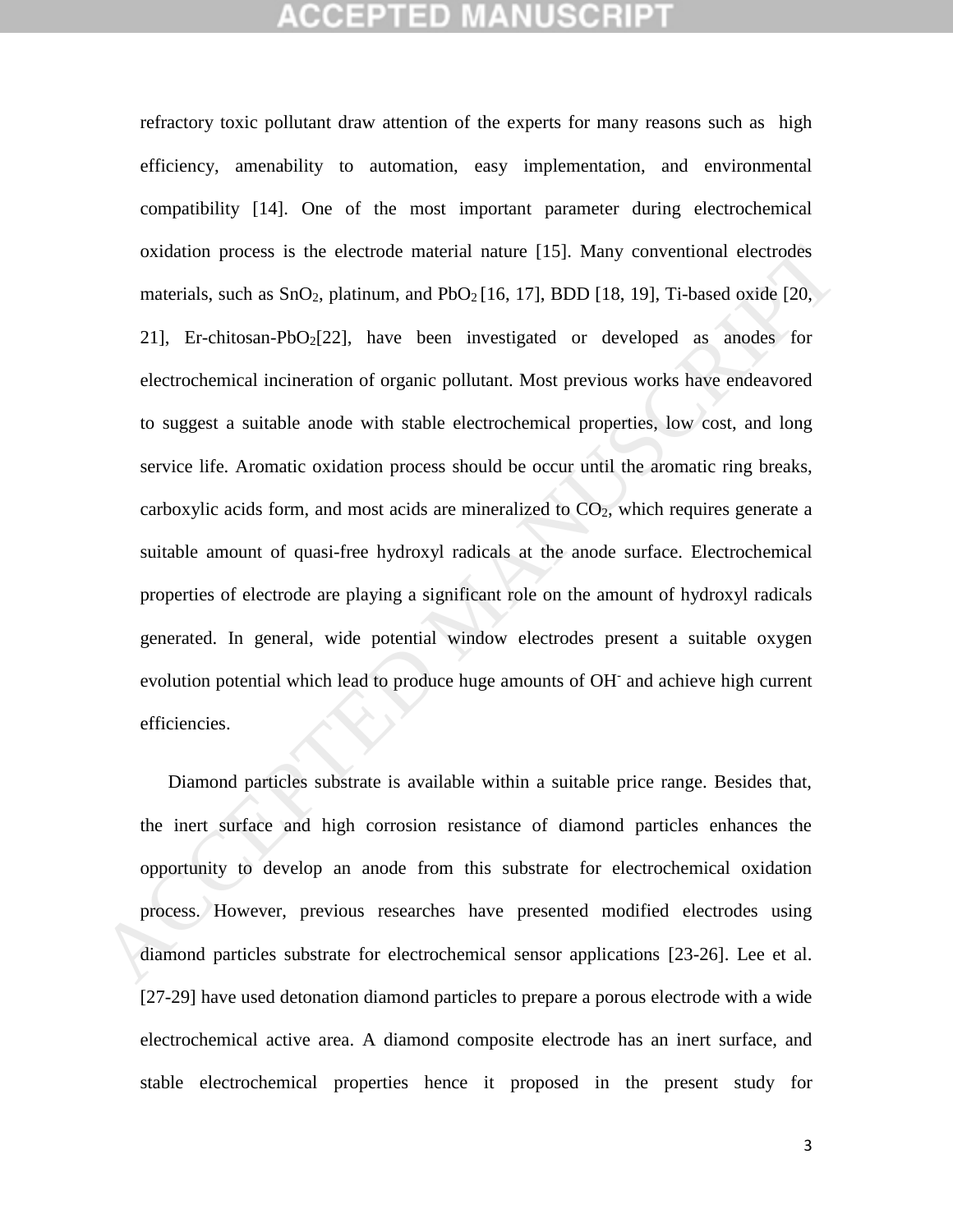electrochemical oxidation of p-BQ, 2-Cph, and phenol. The effects pH is also investigated by cyclic voltammetry technique and electrolysis process.

## **2. Materials and methods**

### *2.1. Electrode preparation*

A disc of 3 cm diameter of diamond electrode was prepared from nano-diamond particles (Sigma-Aldrich, 98.3% purity and an average particle size 8 nanometer) by mixed 2 gram of nano-particles of diamond carefully with 0.4 gram of carbon black (Sigma-Aldrich, 97 % purity and an average particle size 15 nanometer). Powder mixture was mixed with suspension of 0.07 gram polytetrafluoroethylene (PTFE 60 wt% in water sigma-Aldrich) as the binder and 1,3-propanediol (98% purity, Sigma-Aldrich) and then dried as described in previous work [30]. 2.1. *Electrode preparation*<br>
A disc of 3 cm diameter of diamond electrode was prepared from nano-diamond<br>
particles (Sigma-Aldrich, 98.3% purity and an average particle size 8 nanometer) by<br>
mixed 2 gram of nano-particle

## *2.2. Electrochemical studies*

Voltammetric experiments were conducted in one compartment of a 0.5 L cell at laboratory temperature to characterize the anode electrochemical properties. The electrolyte of  $0.5M$  H<sub>2</sub>SO<sub>4</sub> (98% Merck Pro Analysis) solution is used to investigate electrode oxidation power. Electrolyte of 0.5 M H<sub>2</sub>SO<sub>4</sub> containing 0.5 mM of  $K_4Fe(CN)_6$ was used as a redox prop to investigate the reactivity of the electrode. The electrochemical impedance spectroscopy experiments have been accomplished with potential amplitude of the AC signal was kept at 10 mV and the measured frequency range was  $0.01-10^5$  Hz. Furthermore, the investigation of electrochemical oxidation behavior of p-BQ, 2-Cph, and phenol were performed same electrochemical cell. Three solutions were investigated 200 mg/L of p-BQ, 2-CP, and phenol (99.5% Merck Pro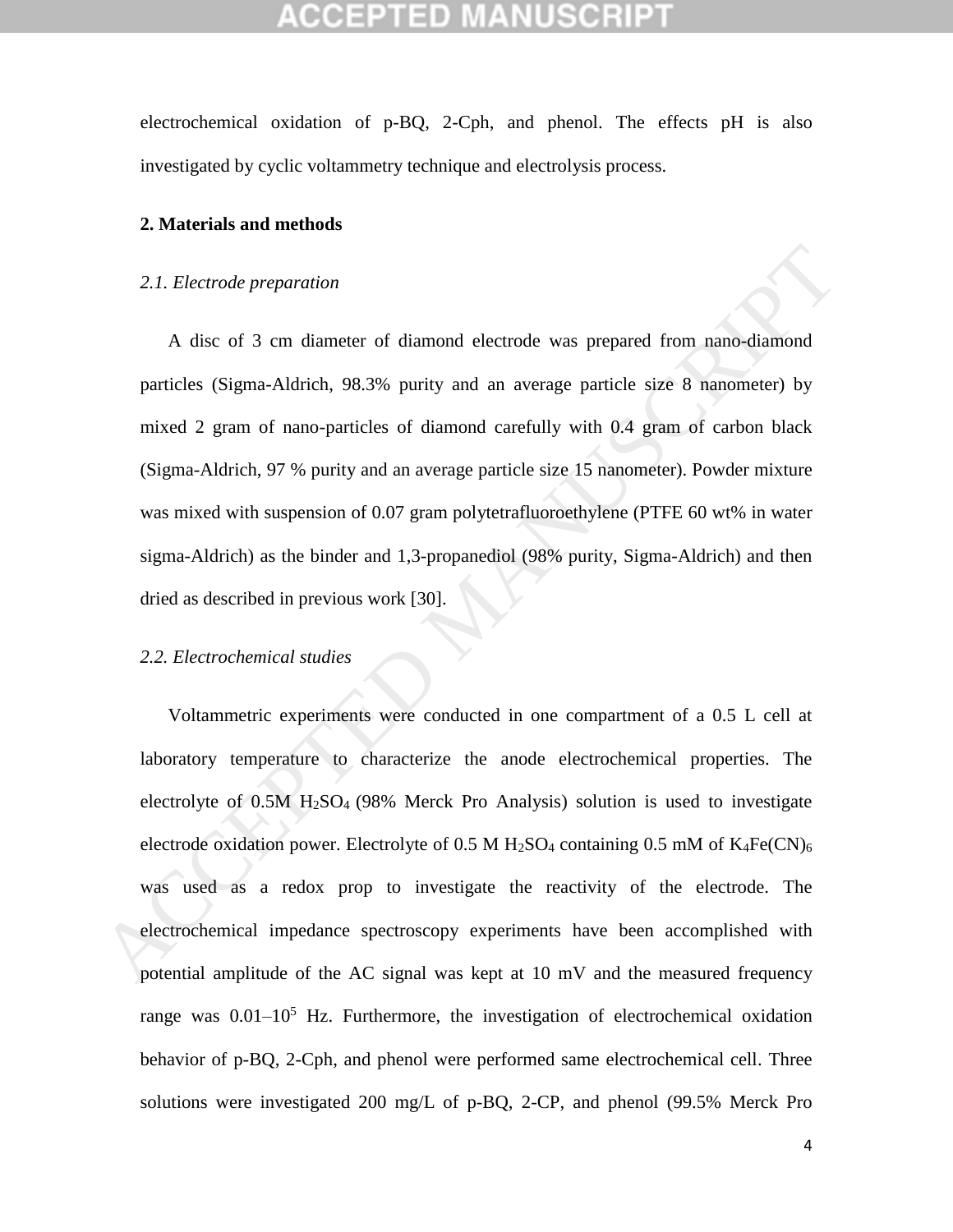Analysis), were prepared. Solutions were composed of 0.1 M  $H<sub>2</sub>SO<sub>4</sub>$  for low pH (pH 3), and high pH solution was composed of  $0.25$  M Na<sub>2</sub>SO<sub>4</sub> at pH 6.8. High resistivity double distillated water was used to prepare the electrolytes. A platinum wire was used as the counter electrode, and Ag/AgCl as the reference electrode. The electrochemical experiments were conducted by Gamry Reference 3000 potentiostat.

## *2.3. Electro-degradation Reaction*

An Electro-oxidation reactor with 200 mL of 0.25 M  $\text{Na}_2\text{SO}_4$  as the supporting electrolyte containing 200 mg/L p-BQ, 2-Cph, or phenol solution were used for electrochemical oxidation reaction experiments on the diamond composite anode. The experiments were conducted at applied current densities of 40 mA/cm<sup>2</sup> and pH 3 and 6.8 at 25 °C temperature.

### *2.4. Analysis method*

The oxidation reactions of p-BQ, 2-Cph, and phenol during electrochemical oxidation process were observed by high performance liquid chromatography (HPLC) using an Agilent technology 1200 series. C18 column (4.6 mm  $\times$  250 mm  $\times$  5µm) at 20°C was used as the separation column for aromatic compounds. A mixture of 60% acetonitrile with 39.9% water + 0.1% H<sub>2</sub>PO<sub>4</sub> (v/v), was used as eluent. The injection volumes were 10 counter electrode, and Ag/AgCl as the reference electrode. The electrochemical<br>
2.3. *Electro-degradation Reaction*<br>
2.3. *Electro-exidation reactor* with 200 mL of 0.25 M Na<sub>2</sub>SO<sub>4</sub> as the supporting<br>
dectrolyte cont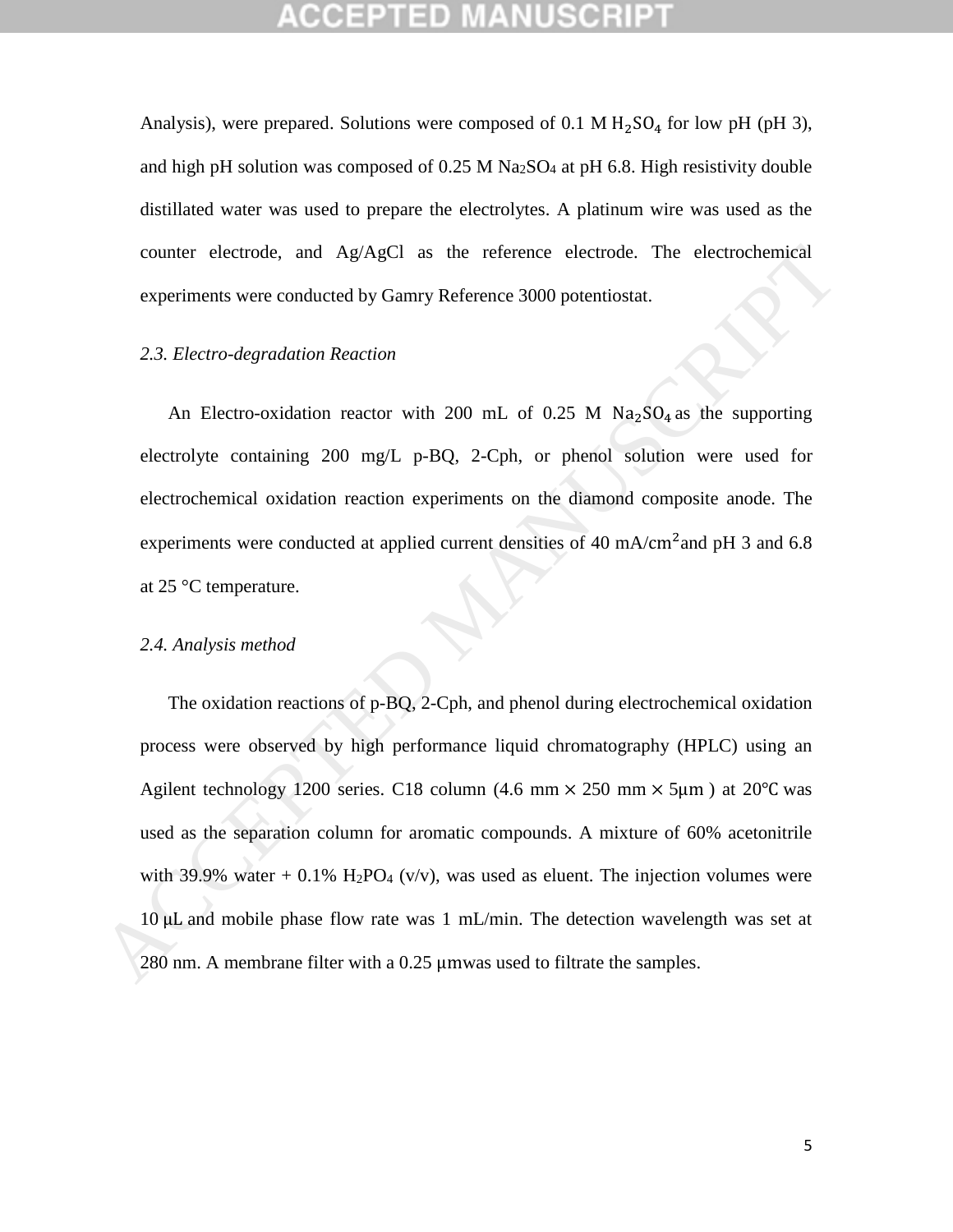### **3. Results and discussion**

### 3*.1. Electrode Characterization*

SEM was used to investigate the morphology of diamond composite electrode. The scans were performed at high magnification  $(\times 50,000)$  times) with image resolution at 1.00 μm. The SEM image of diamond composite electrode Fig. 1 clearly shows that a uniform topography, unique structure, and no separated carbon layers could be observed. Furthermore, SEM micrograph shows an excellent dispersion of the nanoparticles of the diamond and carbon black in the binder matrix. Moreover, SEM micrograph shows a homogenous distribution of Carbone black particles in diamond particles

The electrochemical properties of diamond composite electrode were evaluated by cyclic voltammetry and electrochemical impedance techniques. Fig. 2 demonstrates the voltammogram of diamond composite electrode in aqueous solution of  $0.5 M H_2SO_4$ . It is obvious; the background current was low and featureless between -0.4 to 1.95 V. According to the value of oxygen evolution potential showing in Fig. 2, the working potential window of this electrode is 2.35 vs.  $Ag/AgCl$ , which consider similar to that of low boron doped diamond and carbonaceous electrodes and its suitable for electrooxidation process [31, 32]. The anodic oxidation process is dominated by the reaction step between hydroxyl radicals produced on anode surface and organic pollutant. Hydroxyl radicals are generated on electrode surface by water discharge (1.23 v/SHE under standard conditions). Moreover, there activity of produced hydroxyls radical is affected by the interaction force with electrode surface [33]. It is well known, that the Leman were performed at high magnification ( $\times50,000$  times), with image resolution at<br>seams were performed at high magnification ( $\times50,000$  times) with image resolution at<br>1.00 µm. The SEM image of diamond composite el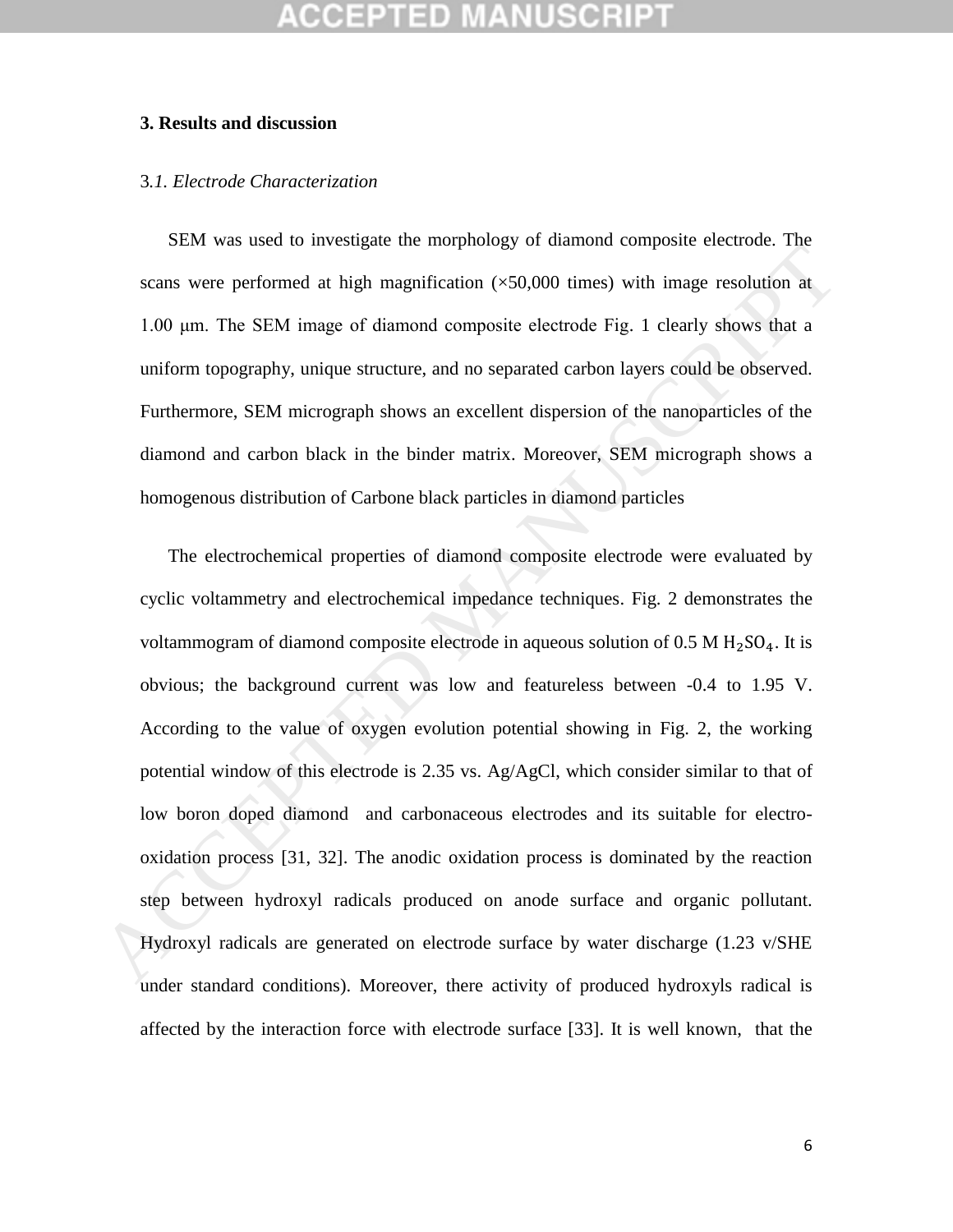diamond martials has an inert surface which leads to make the interaction force with the generated radicals is quasi-free[34].

Fig. 3 demonstrates the electrochemical reactivity of diamond electrode in 0.5 M  $H<sub>2</sub>SO<sub>4</sub>$  solution containing 0.5 mM of  $[Fe(CN)6]^{4-7/3-}$  and 100 mV scan rate. It is obviously the reaction was quasi-reversible with, the anodic and cathodic separation potential peak 428 mV. The anodic-cathodic potential peak on diamond composite is considered high with compare to that registered on platinum, glass carbon, and boron doped diamond electrodes. The low electron transfer rate of diamond composite electrode is attributed to the presence of PTFE particles in electrode composition. It's well known; the reactivity of electrode is reduced by the presence of the nonconductive particles on electrode surface and the type or the amount of binder has crucial effect on electrode reactivity [35-37]. Electrochemical impedance is an efficient technique may use to investigate the electrode/electrolyte parameters [38]. Potassium ferrocyanide of 5mM in  $0.5$  M H<sub>2</sub>SO<sub>4</sub> has been selected to use as redox prop with potential of zero V vs. Ag/AgCl and frequency range is  $0.1-10^5$  Hz to evaluate diamond composite electrode. The Inset of Fig. 3 shows the Nyquist plot of diamond electrode has semicircle at high frequencies and straight line with a unit slope at low frequencies reveal the kinetic and mass transfer control respectively [39]. The best fit for diamond composite electrode impedance spectra was the Randles equivalent circuit. The electrode charge transfer resistance is represented by the diameter of semicircle and is value 12.1  $\Omega$ . The double layer capacitance of diamond composite electrode was similar to that of boron doped diamond within  $1 \mu F$  $\text{cm}^{-2}$  which it is ten times lower than glassy carbon electrode capacitance [40, 41]. H:SO<sub>4</sub> solution containing 0.5 mM of  $[Fe(CN)G]^{4-2}$  and 100 mV scan rate. It is<br>obviously the reaction was quasi-reversible with, the anodic and cathodic separation<br>potential peak 428 mV. The anodic-cathodic potential pe

*3.1. Anodic oxidation behavior*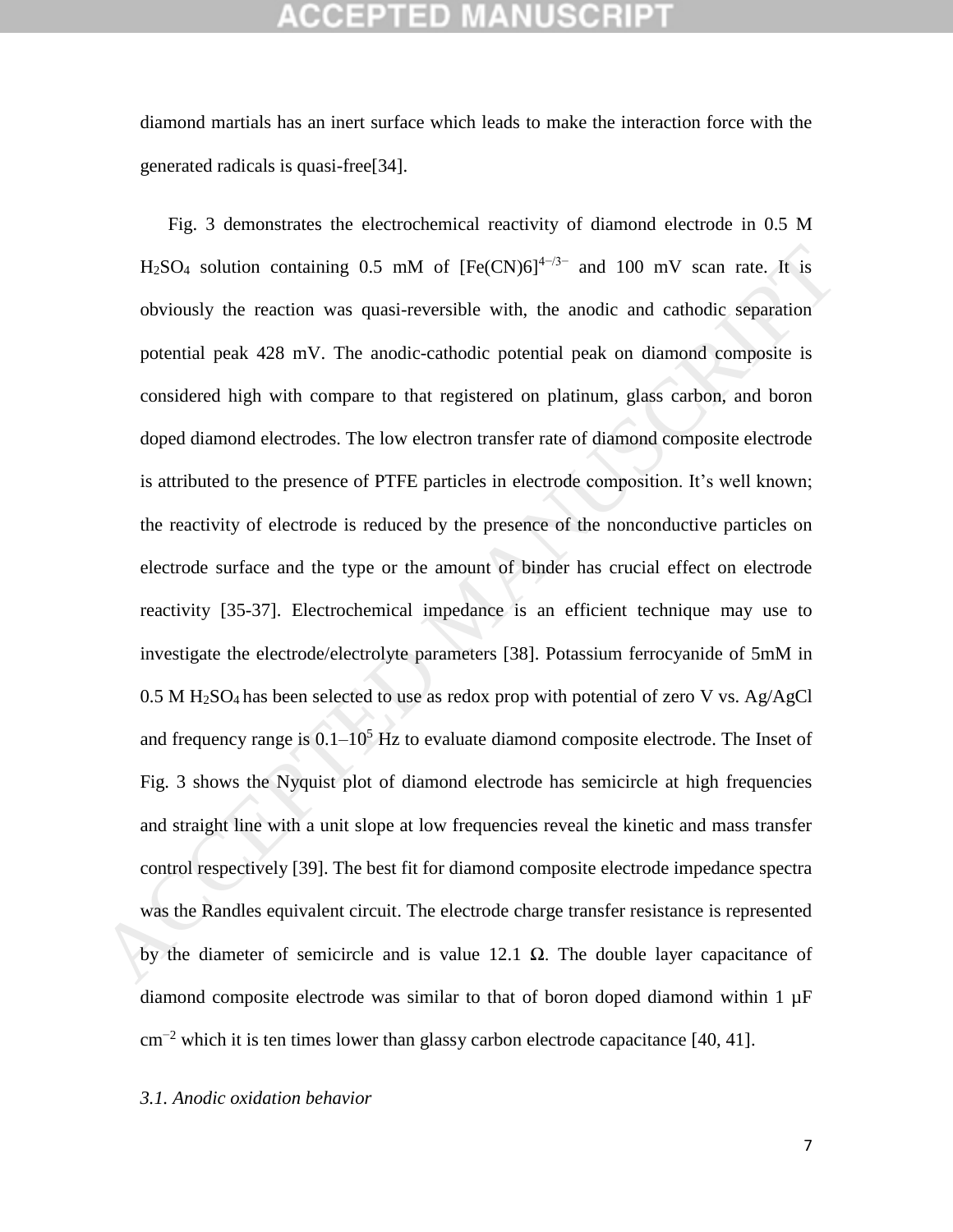# GEPTED

Prior to the electrolysis study, cyclic voltammeter technique was use d to investigate the electrochemical oxidation trend of 200mg/L of p-BQ, 2-Cph, and phenol on diamond composite electrode. Fig. 4 shows the cyclic voltammogram of the anodic oxidation peak potentials were 1.1, 1.29, and 1.36V in electrolyte of 0.1 M  $H_2$  SO<sub>4</sub> (pH 3) for phenol, 2-Cph, and p-BQ respectively. Fig. 5 shows the cyclic voltammogram of anodic oxidation peak in neutral solution of 0.25 M Na<sub>2</sub>SO<sub>4</sub> (pH 6.8) were 0.95, 1.15, and 1.36 V for phenol, 2-Cph, and p-BQ respectively. Several researches reported that anodic peak potentials shift toward more negative values with increasing solution pH [42, 43]. Electrochemical oxidation of phenol and 2-Cph on diamond composite electrode are clearly favored in acid medium as represented in the voltammogram of Fig. 5. In contrast, the anodic oxidation of p-BQ was more active at medium solution. The 2-Cph and phenol anodic peak currents in the 0.1 M  $H<sub>2</sub>SO<sub>4</sub>$  (pH 3) solution was 5.7 and 3.2 mA, higher than that registered in the  $0.25M$  Na<sub>2</sub>SO<sub>4</sub> (pH 6.8; 3.1 and 2.0 mA). Moreover, it is obvious the anodic oxidation of p-benzoquinone were more active than 2-chlorophenol and phenol in both different pH solutions. potentials were 1.1, 1.29, and 1.36V in electrolyte of 0.1 M H<sub>2</sub> SO<sub>4</sub> (pH 3) for phenol, 2-<br>Cph, and p-BQ respectively. Fig. 5 shows the cyclic voltammogram of anodic oxidation<br>peak in neutral solution of 0.25 M Na<sub>2</sub>SO

### *3.2. Electro-degradation process*

Fig. 6 shows the electro-degradation trend of 200 mg/L of 2-Ch, phenol, and p-BQ in  $0.25$  M Na<sub>2</sub>SO<sub>4</sub> as the supporting electrolyte on the diamond composite electrode at 40 mA /cm<sup>2</sup> and 25 °C. It is obvious the degradation rate of p-BQ was higher than that of 2-Cph and phenol. After 3 hour of electrolysis time the degradation rates were 97%, 82%, and 38.5% for p-BQ, 2-Cph, and phenol respectively. It is well known, Quinone and p-BQ are the first products of phenolic substrates electro-oxidation. High amount of current is consumed to covert aromatic substrates from phenolic phase to p-BQ that may explain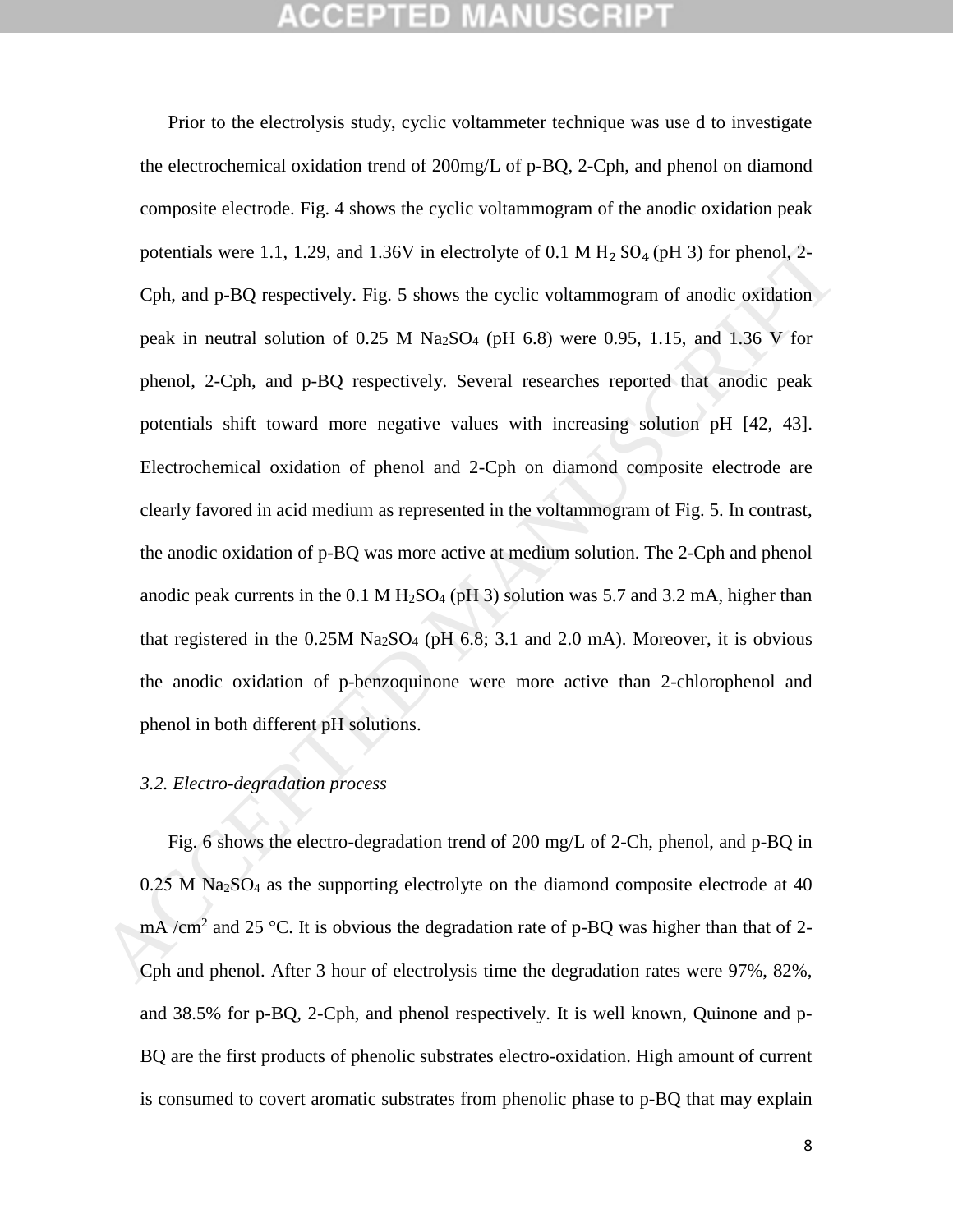partially why p-BQ degradation rate was faster than that of 2-Cph and phenol. Furthermore, the electrode passivation considers a significant parameter during electrochemical process. Phenolic substrates oxidation reactions have aside reaction produced the dimers, which react together and produce the oligomer [44, 45]. The dimer and oligomer generation reaction leads to the extensive high amount of current and reduces the reaction rate of phenolic substrates, while also causing fouling of electrode. On the other hand, p-BQ anodic oxidation reactions haven't suffer from passivation phenomenon compared to that registered for phenols substrates as reported by many studies[18, 22]. Moreover, the different degradation rate between phenol and 2-Cphon diamond composite electrode is also marked. The prime factor lead to that is the different between 2-Cph and phenol in the molecules mass transfer rate (adsorption) from the solution bulk to the electrode surface. produced the dimers, which react together and produce the oligomer [44, 45]. The dimer<br>and oligomer generation reaction leads to the extensive high amount of current and<br>reduces the reaction rate of phenolic substrates, w

## *3.2.1. pH effect*

Solution pH considers a significant parameter during anodic oxidation process of organic pollutants. However, the role of pH is largely depending on the nature of the organic substrates, anode materials, supporting electrolyte [46]. In addition to the investigated value of pH (3) that demonstrated in Fig.6. Another pH (6.8) was selected to study the pH solution effect on the electro-degradation rate of 200 mg/L p-BQ, phenol, and 2-Chp with 0.25 M Na<sub>2</sub>SO<sub>4</sub> and  $40mA/cm<sup>2</sup>$ . Fig. 7 shows the degradation rate of p-BQ, 2-Chp, and phenol at pH 6.8 after one hour of reaction were 98%, 45%, and 15%, respectively. Electro-degradation of p-BQ is clearly favored the higher pH medium as shown in Fig.7. The increase of p-BQ degradation rate at higher pH value is attributed to exist of p-BQ at alkaline medium in the form of anion that was easier to be adsorbed on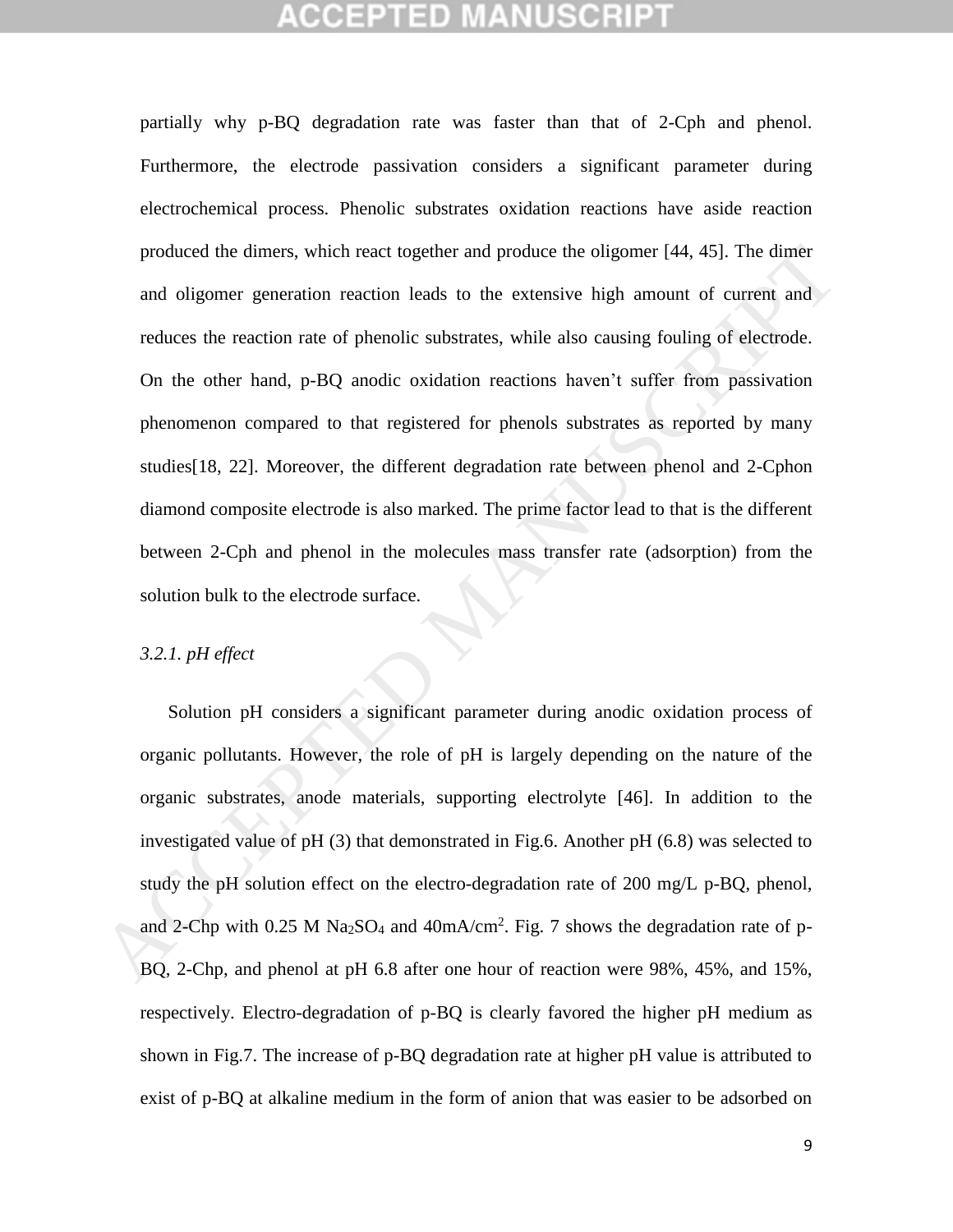the surface of the electrode by electric attraction, which could enhance p-BQ degradation [20, 22, 42]. On the contrary, result show the electro-degradation of phenol and 2-Cph favors acid medium. However, most of the reported studies that using different anodes materials for degradation of phenolic substrates registered the anodes performance are more efficient in acidic solutions than in neutral or alkaline solutions [47-50]. This trend may be attributed to many reasons. First, the passivation phenomenon during phenolic electro-oxidation process in acid medium is less than that in neutral or basic solutions [51-53]. As well, the anode current efficiency in low pH solutions is higher than that in high pH solutions [51], also the electron transfer rate is more active at acid solution than that at neutral or basic solutions [50]. Moreover, the hydroxyl radicals potential oxidation is increases as pH decreases [54-56], that could justify the high degradation rate of phenol and 2-Cph which marked at low pH solution. materials for degradation of phenolic substrates registered the anodes performance are<br>more efficient in acidic solutions than in neutral or alkaline solutions [47-50]. This trend<br>may be attributed to many reasons. First,

## **Conclusion**

The working potential window of diamond composite electrode was 2.35 vs. Ag/AgCl. Moreover, the value of peak potential separation on diamond composite reaction was 428 mV and the double layer capacitance was 1  $\mu$ F cm<sup>-2</sup>. The electrochemical behavior of p-BQ, 2-Chp and phenol oxidation on diamond composite electrode has been investigated. The voltammogram current peak of the p-BQ in neutral solution was higher than that in acid solution, which reveals that p-BQ anodic oxidation is easier to accomplish at high pH than that at low pH solution. Conversely, 2-Cph and phenol anodic oxidation peaks were higher at acid solution than that at neutral solution.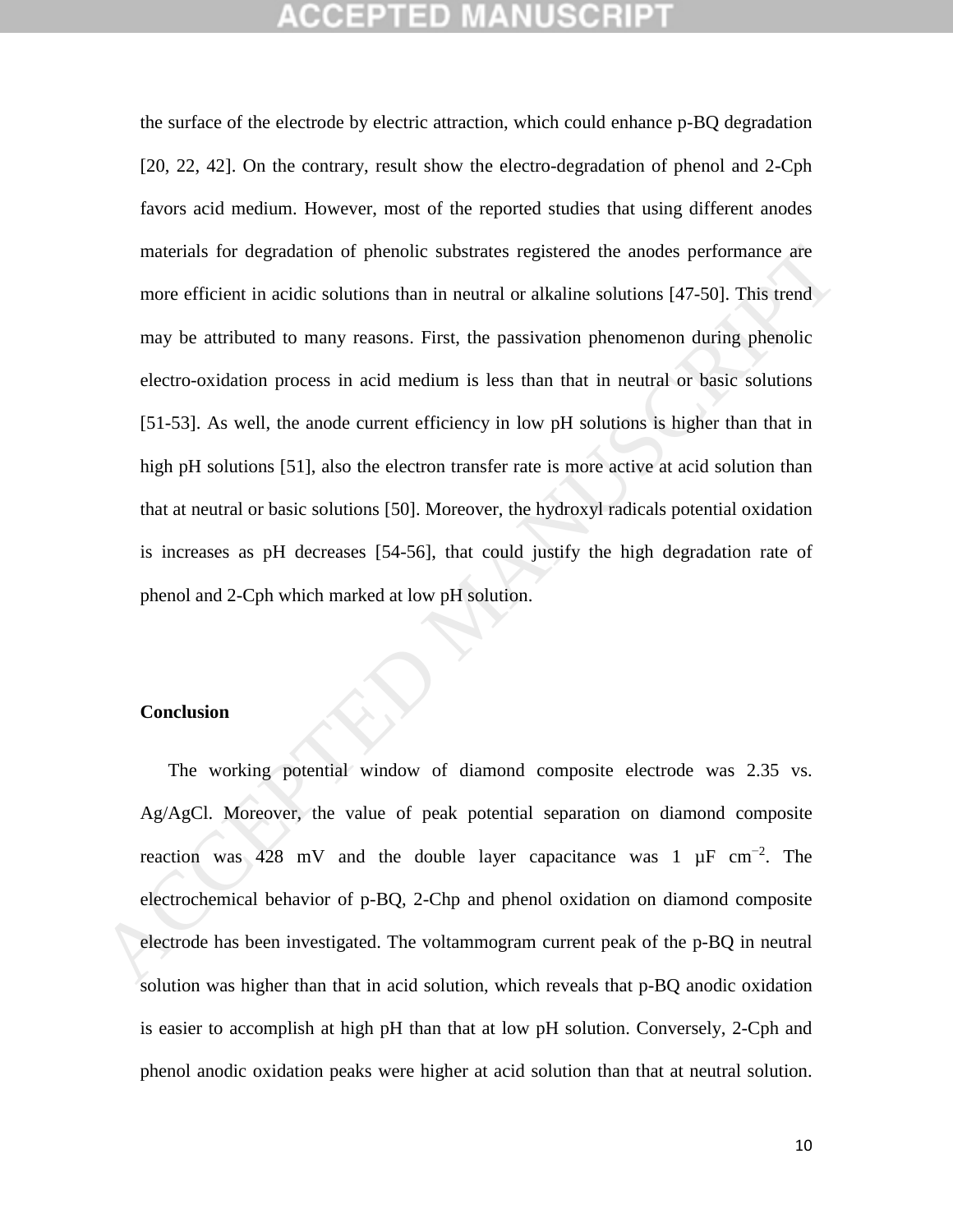### CCEP  $\Box$  D CF

p-BQ electro-degradation rates were higher than that of 2-Chp and phenol in both different pH solutions. The p-BQ, 2Chp, and phenol removal efficiencies after 3 h of the process were 97% and 82%, and 38.5% respectively.

## **Acknowledgement**

This work was carried at the Center for Separation Science and Technology (CSST) and was financed through the High Impact Research Grant Project Acknowledgement<br>
This work was carried at the Center for Separation Science and Technology (CSST)<br>
and was financed through the High Impact Research Grant Project<br>
No.UM.C/HIR/MOE/ENG/43.<br>
ACCEPTED MANUSCRIPT OF THE SERVIC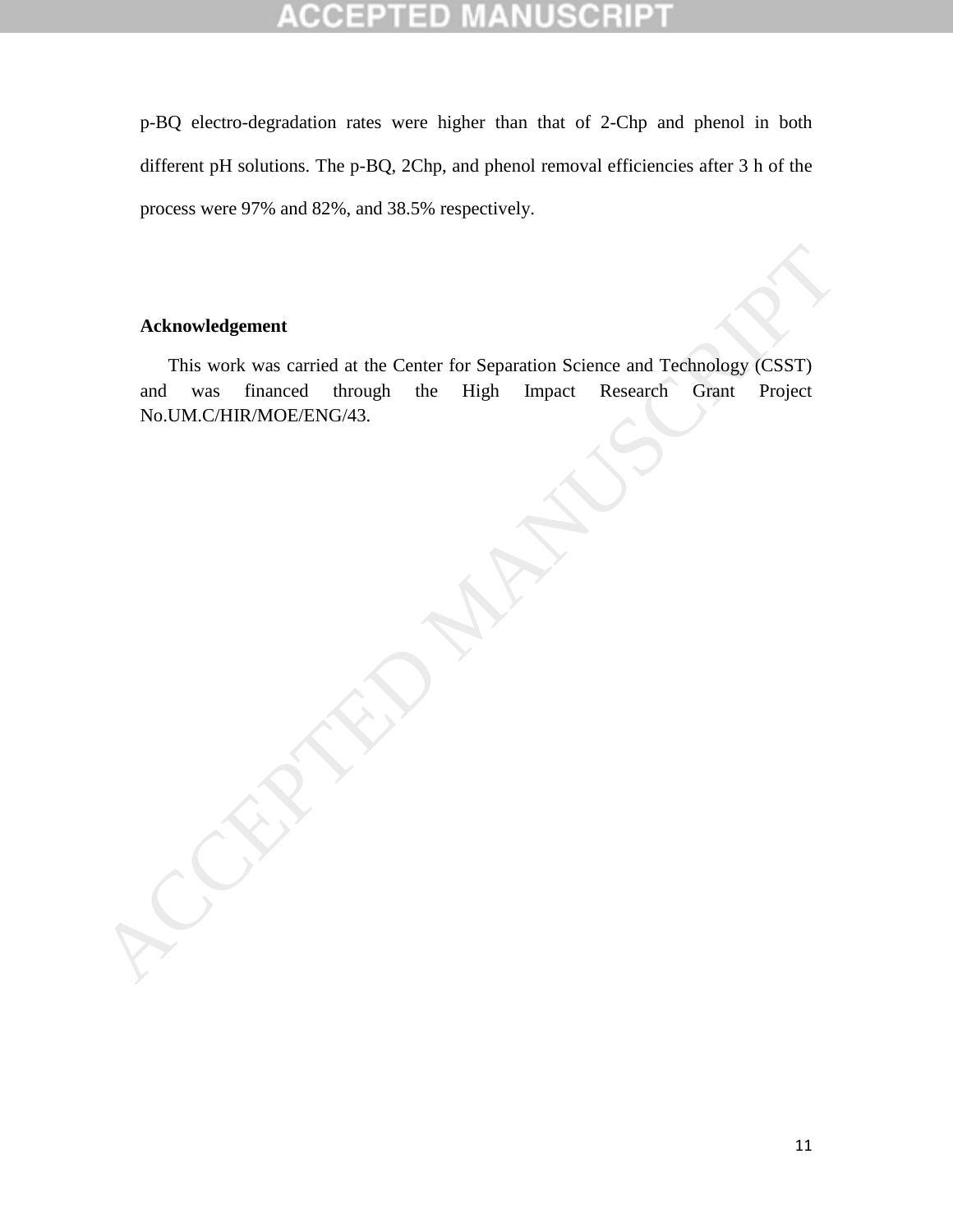# 12 TED

### **References**

- [1] C. Berrios, R. Arce, M. Rezende, M. Ureta-Zanartu, C. Gutierrez, Electrochim. Acta, 53 (6) (2008) 2768-2775. <https://doi.org/10.1016/j.electacta.2007.10.053>
- [2] L. Pigani, M. Musiani, C. Pirvu, F. Terzi, C. Zanardi, R. Seeber, Electrochim. Acta, 52 (5) (2007) 1910-1918. <http://dx.doi.org/10.1016/j.electacta.2006.07.055>
- [3] H. Wang, J. Wang, Appl. Catal., B: Environmental, 77 (1) (2007) 58-65. http://dx.doi.org/10.1016/j.apcatb.2007.07.004
- [4] O. Can, M. Bayramoglu, J. Hazard. Mater., 173 (1-3) (2010) 731-736. https://doi.org/10.1016/j.jhazmat.2009.08.146
- [5] V.M. Monsalvo, A.F. Mohedano, J.J. Rodriguez, Chem. Eng. Sci., 90 (11) (2012) 1807-1814. https://doi.org/10.1016/j.cherd.2012.03.018
- [6] N. Serpone, P. Maruthamuthu, P. Pichat, E. Pelizzetti, H. Hidaka, J. Photochem. Photobiol., A: Chemistry, 85 (3) (1995) 247-255. https://doi.org/10.1016/1010- 6030(94)03906-B
- [7] W.T. Mook, M.A. Ajeel, M.K. Aroua, M. Szlachta, Journal of Environmental Sciences, 54 (2017) 184-195. https://doi.org/10.1016/j.jes.2016.02.003
- [8] A.S. Naje, S. Chelliapan, Z. Zakaria, M.A. Ajeel, P.A. Alaba, Rev. Chem. Eng., 33 (3) (2017) 263-292. https://doi.org/10.1515/revce-2016-0019
- [9] A.S. Naje, S. Chelliapan, Z. Zakaria, M.A. Ajeel, K. Sopian, H.A. Hasan, RSC Advances, 6 (2016) 10192-10204. https://doi.org/10.1039/C5RA26032A
- [10] E. Brillas, B. Boye, I. Sires, J.A. Garrido, R.M.a. Rodríguez, C. Arias, P.-L.s. Cabot, C. Comninellis. Electrochim. Acta. 49 (25) (2004) 4487-4496. C. Comninellis, Electrochim. Acta, 49 (25) (2004) 4487-4496. https://doi.org/10.1016/j.electacta.2004.05.006 13. Wang, J. Wang, Appl. [C](https://doi.org/10.1016/S0045-6535(02)00487-3)atal, B: [E](https://doi.org/10.1016/S0045-6535(01)00221-1)ivironmental, 77 (1) (2007) 58-65.<br>
141 Wang, J. Wang, Appl. Catal, B: Eivironmental, 77 (1) (2007) 38-65.<br>
141 O. Can, M. Bayramoglu, J. Hazard. Mater, 173 (1-3) (2010) 731-736.<br>
141 O
	- [11] C. Catrinescu, D. Arsene, P. Apopei, C. Teodosiu, Appl Clay Sci., 58 (2012) 96-101. https://doi.org/10.1016/j.clay.2012.01.019
	- [12] E. Brillas, J. Casado, Chemosphere, 47 (3) (2002) 241-248. https://doi.org/10.1016/S0045-6535(01)00221-1
	- [13] M.Y. Ghaly, G. Härtel, R. Mayer, R. Haseneder, Waste Manage., 21 (1) (2001) 41- 47. https://doi.org/10.1016/S0956-053X(00)00070-2
	- [14] S.-P. Tong, C.-A. Ma, H. Feng, Electrochim. Acta, 53 (6) (2008) 3002-3006. https://doi.org/10.1016/j.electacta.2007.11.011
	- [15] P. Actis, A. Denoyelle, R. Boukherroub, S. Szunerits, Electrochem. Commun, 10 (3) (2008) 402-406. https://doi.org/10.1016/j.elecom.2007.12.032
	- [16] A. Polcaro, S. Palmas, F. Renoldi, M. Mascia, J Appl Electrochem, 29 (2) (1999) 147-151. https://doi.org/10.1023/A:100341190
	- [17] R.A. Torres, W. Torres, P. Peringer, C. Pulgarin, Chemosphere, 50 (1) (2003) 97- 104. https://doi.org/10.1016/S0045-6535(02)00487-3
	- [18] P. Canizares, J. Garcia-Gomez, C. Saez, M. Rodrigo, J Appl Electrochem, 33 (10) (2003) 917-927. https://doi.org/10.1023/A:1025888126686
	- [19] M. Rodrigo, P. Michaud, I. Duo, M. Panizza, G. Cerisola, C. Comninellis, J. Electrochem. Soc., 148 (5) (2001) D60-D64. https://doi.org/10.1149/1.1362545
	- [20] Y.-y. Chu, W.-j. Wang, M. Wang, J. Hazard. Mater., 180 (1-3) (2010) 247-252. <https://doi.org/10.1016/j.jhazmat.2010.04.021>
	- [21] H. Wang, J.L. Wang, The cooperative electrochemical oxidation of chlorophenols in anode–cathode compartments, J. Hazard. Mater., 154 (1-3) (2008) 44-50. <https://doi.org/10.1016/j.jhazmat.2007.09.102>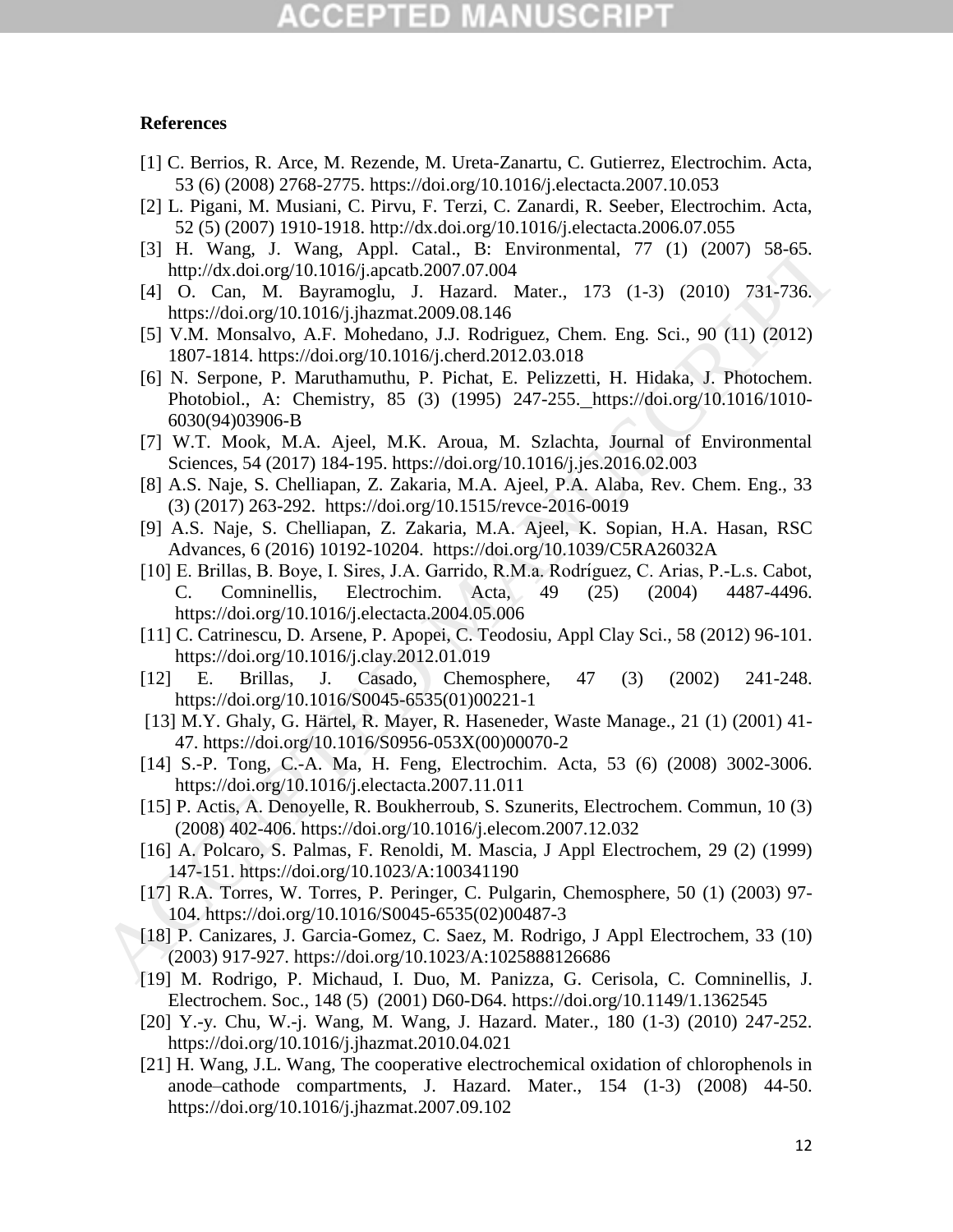# GEPTED

- [22] Y. Wang, Z. Shen, X. Chen, J. Hazard. Mater., 178 (1-3) (2010) 867-874. <https://doi.org/10.1016/j.jhazmat.2010.02.018>
- [23] K.B. Holt, C. Ziegler, D.J. Caruana, J. Zang, E.J. Millan-Barrios, J. Hu, J.S. Foord, Phys. Chem. Chem. Phys, 10 (2) (2008) 303-310. https://doi.org/10.1039/B711049A
- [24] K.B. Holt, D.J. Caruana, E.J. Millán-Barrios, J. Am. Chem. Soc., 131 (30) (2009) 11272-11273. https://doi.org/ 10.1021/ja902216n
- [25] K.B. Holt, C. Ziegler, J. Zang, J. Hu, J.S. Foord, J PHYS CHEM C , 113 (7) (2009) 2761-2770. https://doi.org/10.1021/jp8038384
- [26] W. Zhao, J.-J. Xu, Q.-Q. Qiu, H.-Y. Chen, Biosens. Bioelectron., 22 (5) (2006) 649- 655. https://doi.org/10.1016/j.bios.2006.01.026
- [27] J.W. Lee, H. Kang, J.Y. Kim, J. Kim, Electrode for electrochemical water treatment, method of manufacturing the same, method of treating water using the electrode, and device including the electrode for electrochemical water treatment, Google Patents, 2011. 1251, K.B. Holu, C. Ziegler, J. Z. Zang, J. Hu, J.S. Foord, J. PHYS CHE[M](https://doi.org/10.1016/j.electacta.2014.11.163) C, 113 (7) (2009)<br>
2761-2770. https://do.org/10.1021/ip8038384<br>
685. https://do.org/10.1021/ip8038384<br>
685. https://do.org/10.1005/bios.2006.01.026<br>
	- [28] C.S. Lee, M.K. Aroua, W.M.A.W. Daud, P. Cognet, Y. Pérès, M.A. Ajeel, BIORESOURCE, 13 (1) (2017) 115-130. https://doi.org/ 10.15376/biores.13.1.115- 130
	- [29] C.S. Lee, M.K. Aroua, W.M.A.W. Daud, P. Cognet, Y. Peres, M. Ajeel, , World Academy of Science, Engineering and Technology, International Journal of Chemical and Molecular Engineering, 4 (2017). urn:dai:10.1999/1307-6892/72462
	- [30] M.A. Ajeel, M.K. Aroua, W.M.A.W. Daud, Electrochim. Acta, 153 (2015) 379-384. https://doi.org/10.1016/j.electacta.2014.11.163
	- [31] A. Fujishima, Diamond electrochemistry, Elsevier 2005.
	- [32] M. Panizza, G. Cerisola, Electrochim. Acta, 51 (2) (2005) 191-199. https://doi.org/10.1016/j.electacta.2005.04.023
	- [33] J.M. Peralta-Hernández, M. Méndez-Tovar, R. Guerra-Sánchez, C.A. Martínez-Huitle, J.L. Nava, International Journal of Electrochemistry, 2012 (2012) 18. http://dx.doi.org/10.1155/2012/154316
	- [34] C. Comninellis, G. Chen, Electrochemistry for the Environment, Springer 2010.
	- [35] L. Fransson, T. Eriksson, K. Edström, T. Gustafsson, J.O. Thomas, J. Power Sources, 101 (1) (2001) 1-9. https://doi.org/10.1016/S0378-7753(01)00481-5
	- [36] M. Ajeel, M.K. Aroua, W.M.A.W. Daud, RSC Advances, 6 (5) (2016) 3690-3699. https://doi.org/10.1039/C5RA21487D
	- [37] G. Zeng, Y. Zhu, Y. Zhang, C. Zhang, L. Tang, P. Guo, L. Zhang, Y. Yuan, M. Cheng, C. Yang, , Environ. Sci.: Nano, 3 (6) (2016) 1504-1509. https://doi.org/10.1039/C6EN00323K
	- [38] Y. Zhu, G.-m. Zeng, Y. Zhang, L. Tang, J. Chen, M. Cheng, L.-h. Zhang, L. He, Y. Guo, X.-x. He, , Analyst, 139 (19) (2014) 5014-5020. https://doi.org/ [10.1039/c4an00874j](https://doi.org/10.1039/c4an00874j)
	- [39] X.-Z.R. Yuan, C. Song, H. Wang, J. Zhang, Electrochemical impedance spectroscopy in PEM fuel cells: fundamentals and applications, Springer Science & Business Media 2009.
	- [40] X. Zhu, M. Tong, S. Shi, H. Zhao, J. Ni, *Environ. Sci. Technol.*, 42 (13) (2008) 4914-4920. https://doi.org/10.1021/es800298p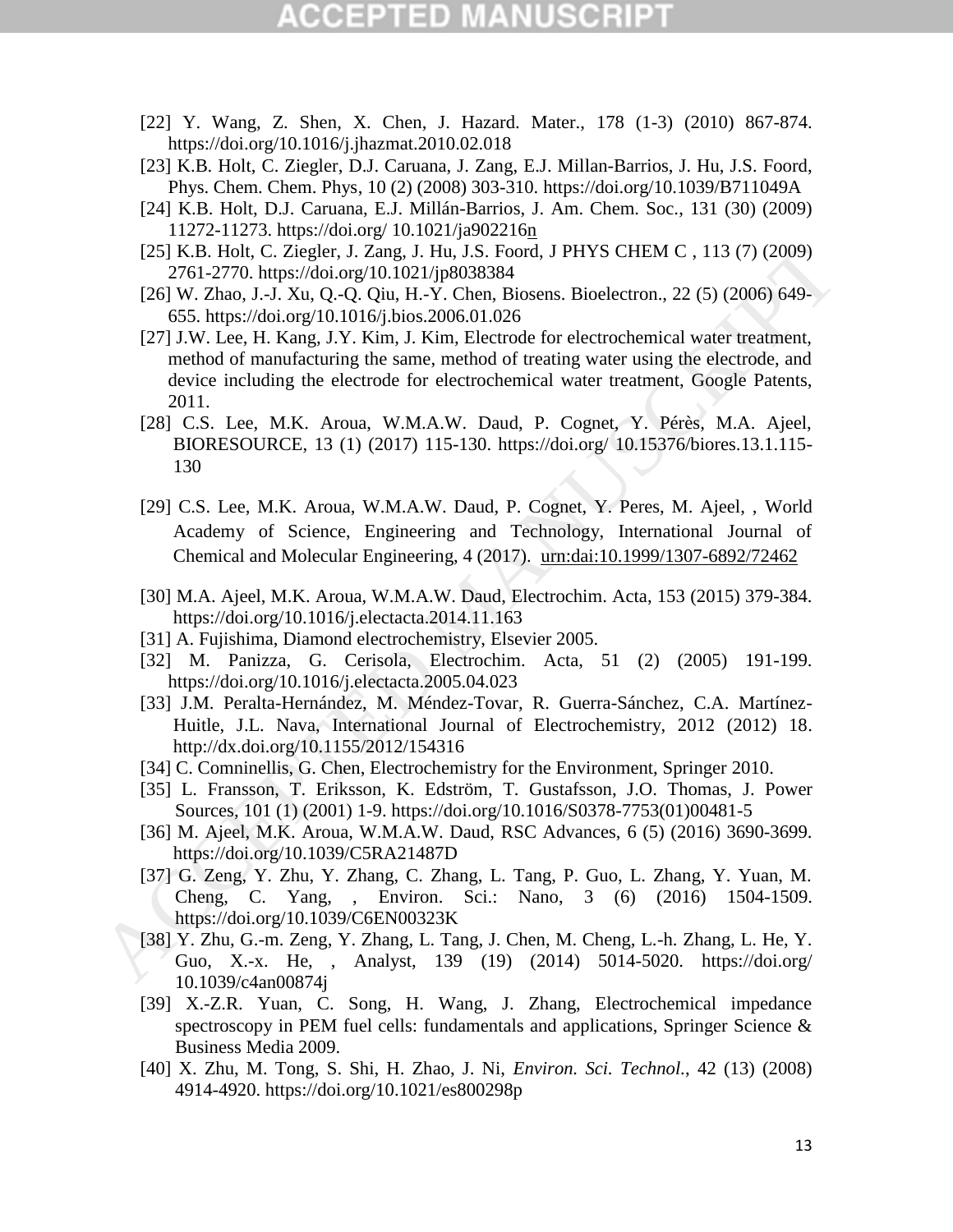# (CEPTED)

- [41] M. Hupert, A. Muck, J. Wang, J. Stotter, Z. Cvackova, S. Haymond, Y. Show, G.M. Swain, Diamond Relat. Mater., 12 (10-11) (2003) 1940-1949. [https://doi.org/10.1016/S0925-9635\(03\)00260-7](https://doi.org/10.1016/S0925-9635(03)00260-7)
- [42] X. Duan, L. Tian, W. Liu, L. Chang, Electrochim. Acta, 94 (2013) 192-197. <https://doi.org/10.1016/j.electacta.2013.01.151>
- [43] J. Obirai, F. Bedioui, T. Nyokong, J. Electroanal. Chem., 576 (2) (2005) 323-332. https://doi.org/10.1016/j.jelechem.2004.11.006
- [44] X.-y. Li, Y.-h. Cui, Y.-j. Feng, Z.-m. Xie, J.-D. Gu, Water Res., 39 (10) (2005) 1972-1981. https://doi.org/10.1016/j.watres.2005.02.021 https://doi.org/10.1016/jdecta.2010.11.1006.11.1006.11.1006.11.1016.11.1006/jwtters.2005.02.021<br>
[44] X.-y. Li, Y.-h. Cni, Y.-j. Feng. Z.-m. Xie, J.-D. Gu, Water Res., 39 (10) (2005)<br>
[45] N.B. Tabar. A. Savall, J. Electro
	- [45] N.B. Tahar, A. Savall, J. Electrochem. Soc., 145 (10) (1998) 3427-3434. https://doi.org/10.1149/1.1838822
	- [46] S.C. Elaoud, M. Panizza, G. Cerisola, T. Mhiri, Desalination, 272 (1-3) (2011) 148- 153. https://doi.org/10.1016/j.desal.2011.01.011
	- [47] S. Tanaka, Y. Nakata, T. Kimura, M. Kawasaki, H. Kuramitz, J Appl Electrochem, 32 (2) (2002) 197-201. https://doi.org/10.1023/A:1014762511528
	- [48] J.D. Rodgers, W. Jedral, N.J. Bunce, Environ. Sci. Technol., 33 (9) (1999) 1453- 1457. https://doi.org/10.1021/es9808189
	- [49] J.L. Boudenne, O. Cerclier, P. Bianco, J. Electrochem. Soc., 145 (8) (1998) 2763- 2768. https://doi.org/10.1149/1.1838711
	- [50] S. Ahmed, M. Ahmad, S.B. Butt, Res Chem Intermed, 38 (3-5) (2012) 705-722. https://doi.org/10.1007/s11164-011-0410-z
	- [51] N. Belhadj Tahar, R. Abdelhédi, A. Savall, J Appl Electrochem, 39 (2009) 663-669. https://doi.org/10.1007/s10800-008-9706-0
	- [52] C. Comninellis, C. Pulgarin, J Appl Electrochem, 21 (8) (1991) 703-708. https://doi.org/10.1007/BF01034049
	- [53] G. Mengoli, S. Daolio, M.M. Musiani, J Appl Electrochem, 10 (4) (1980) 459- 471. https://doi.org/10.1007/BF00614079
	- [54] A.M. Polcaro, A. Vacca, M. Mascia, S. Palmas, Electrochim. Acta, 50 (9) (2005) 1841-1847. https://doi.org/10.1016/j.electacta.2004.08.037
	- [55] M.A. Ajeel, M.K. Aroua, W.M.A.W. Daud, S.A. Mazari, IND ENG CHEM RES, 56 (6) (2017) 1652-1660 . https://doi.org/10.1021/acs.iecr.6b0342
	- [56] M.A. Ajeel, M.K. Aroua, W.M.A.W. Daud, Electrochim. Acta, 180 (2015) 22-28.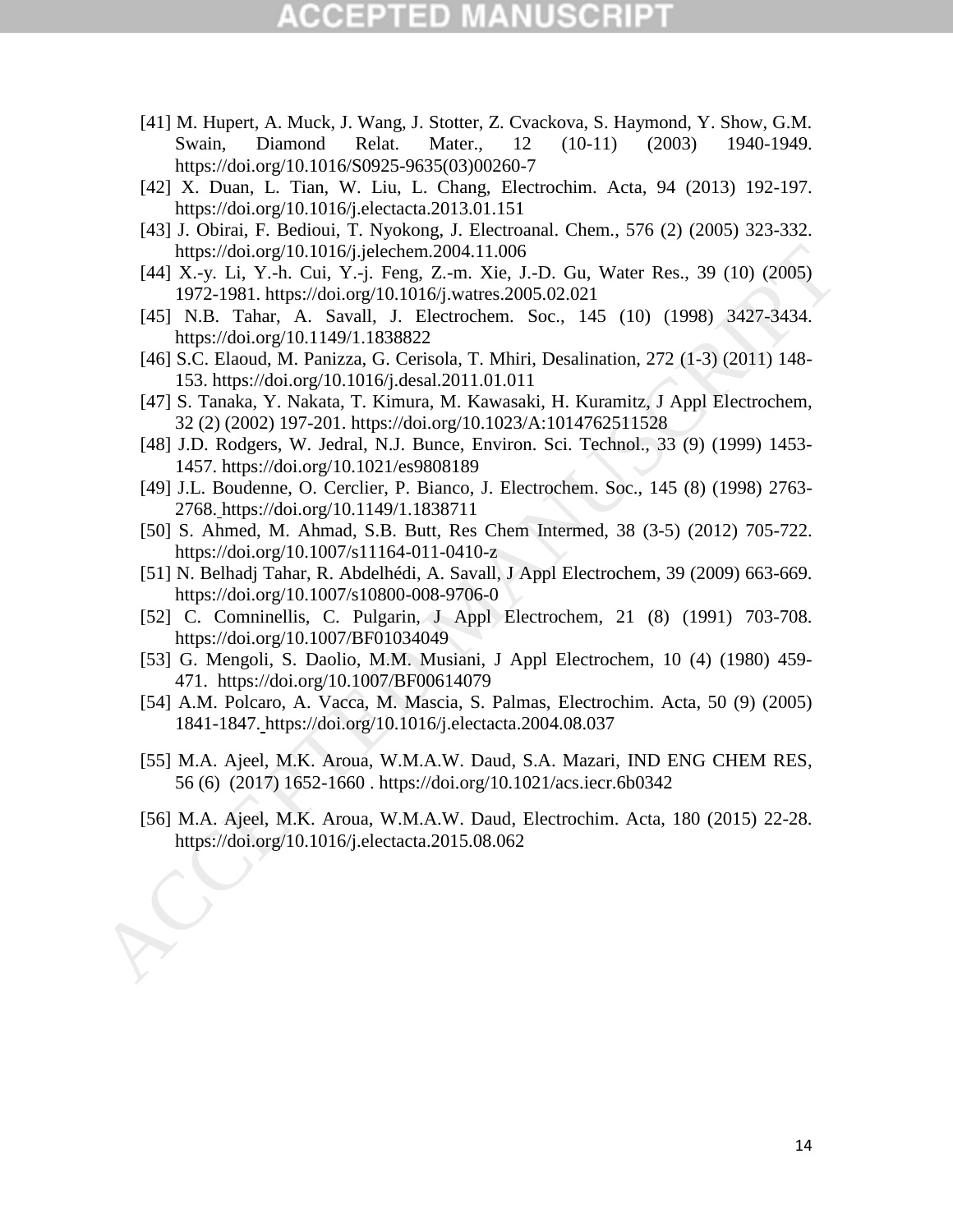### **CCEPTED NUSCRIP** -M A

## **Figures captions**



Figure 1. Scanning electron microscopy (SEM) image for diamond composite electrode. The scan was performed at high magnification (×50,000 times) with image resolution at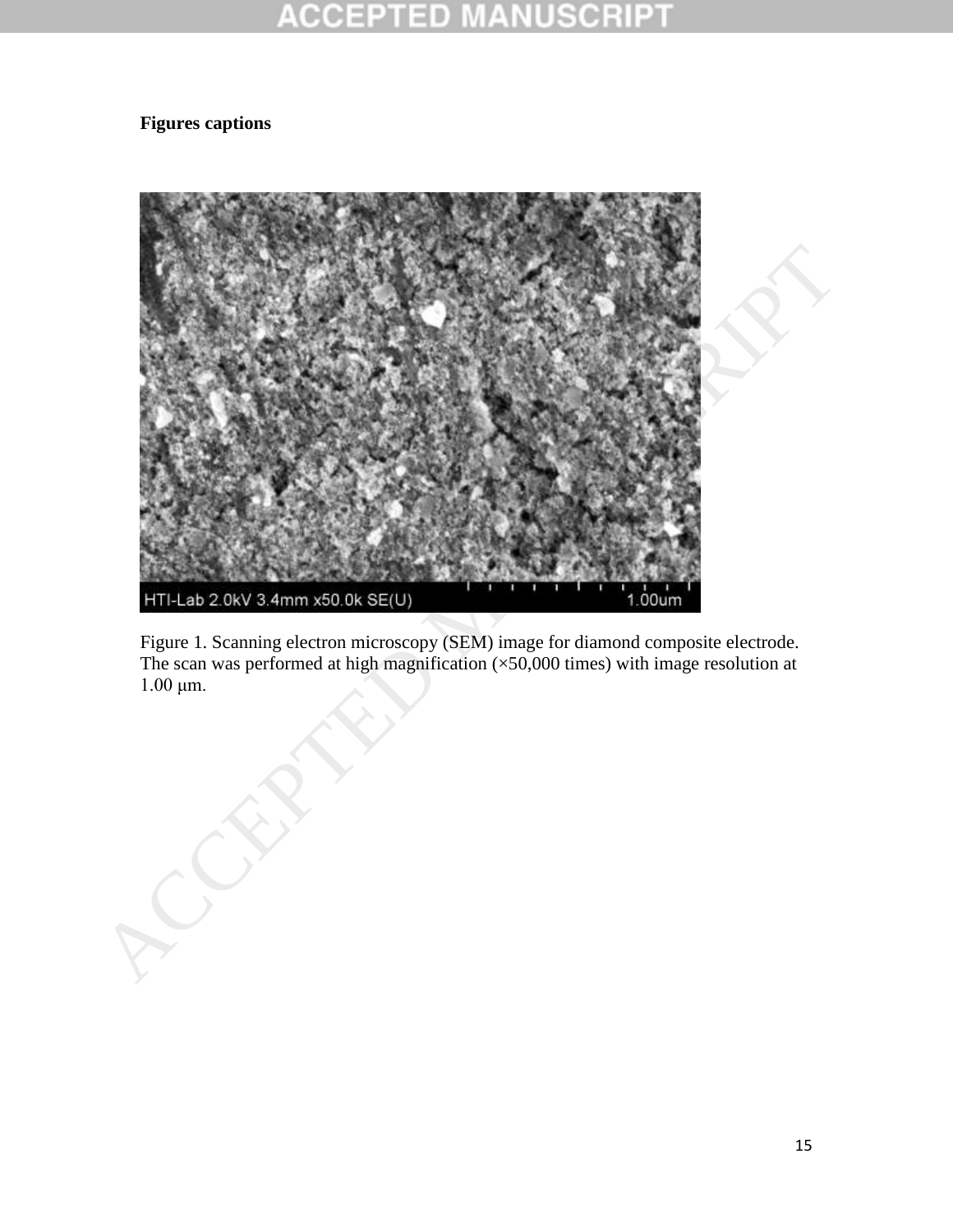### ACC E E D 0



Figure 2. Cyclic voltammetry of diamond composite electrodes in an aqueous solution of

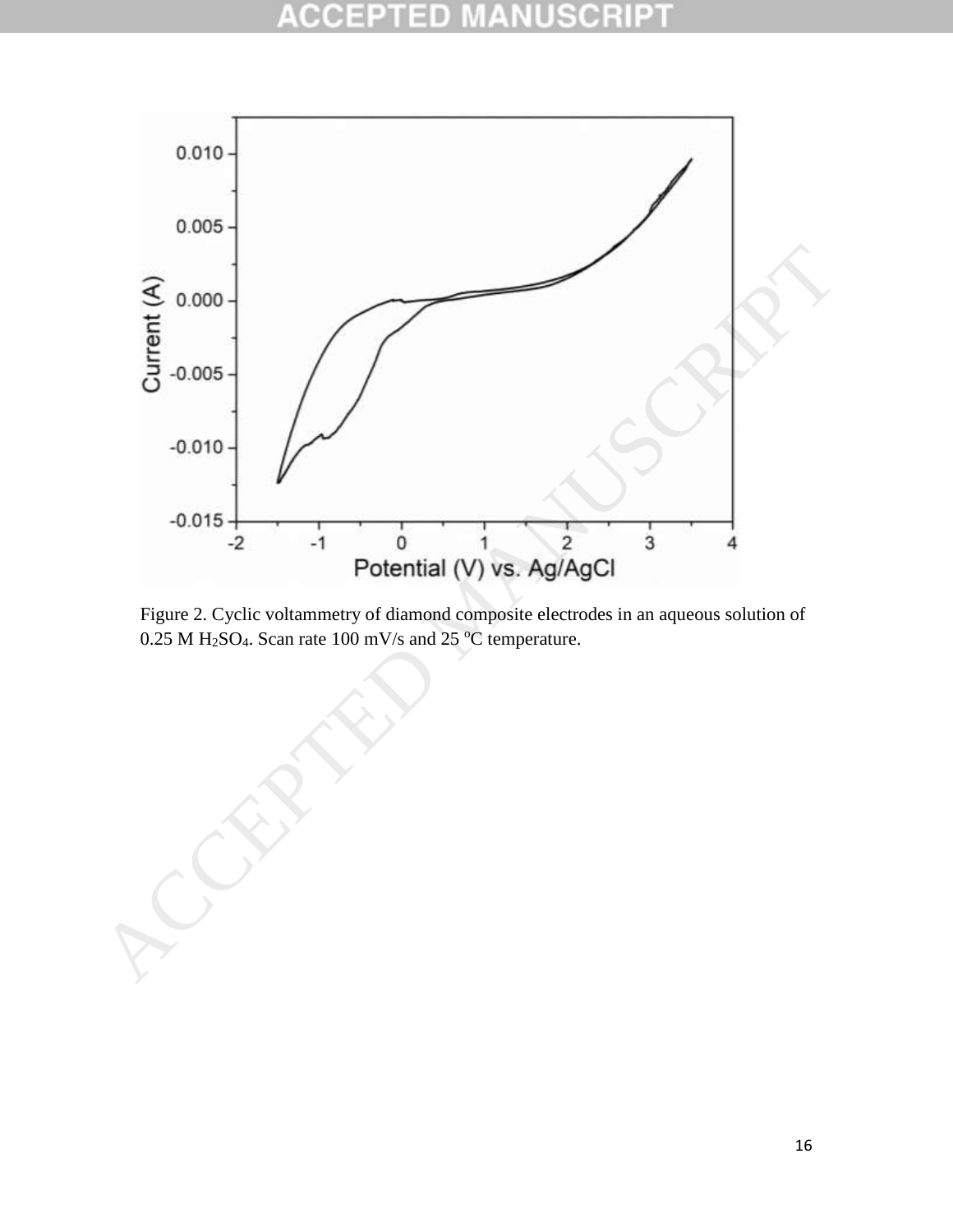### CCEP **SCRIPT** 10 生



Figure 3. Cyclic voltammogram of diamond composite electrode in aqueous solution of 0.25 M H<sub>2</sub>SO<sub>4</sub> containing 5 mM K<sub>4</sub>Fe(CN)<sub>6</sub> at 100 mV/s scan rate and 25 °C. Inset is the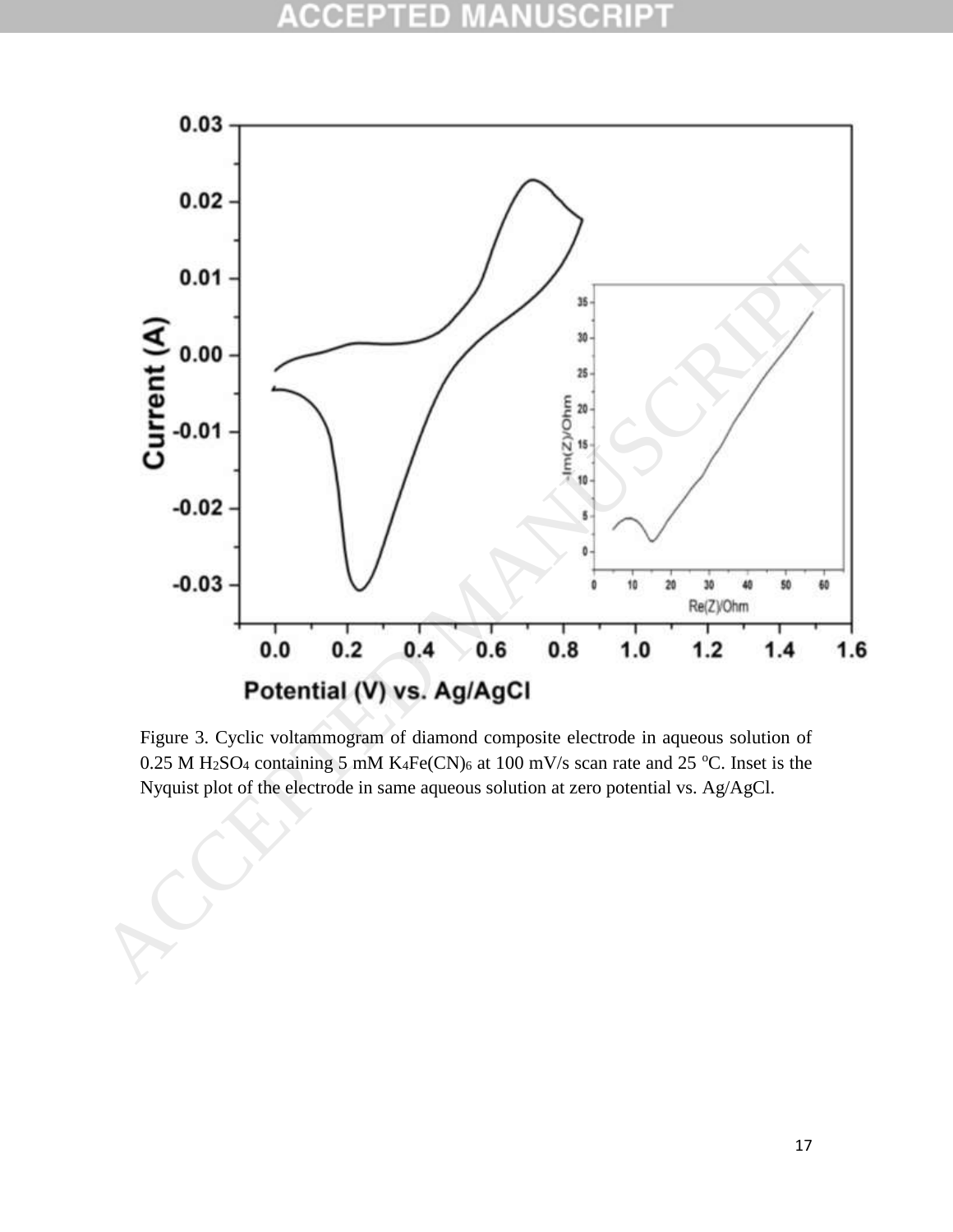# CIO



Figure 4. Cyclic voltammograms of diamond composite electrodes in an aqueous solution of 0.1 M sulfuric acid containing 200 mg/L p-BQ, 2-Cph or phenol. Scan rate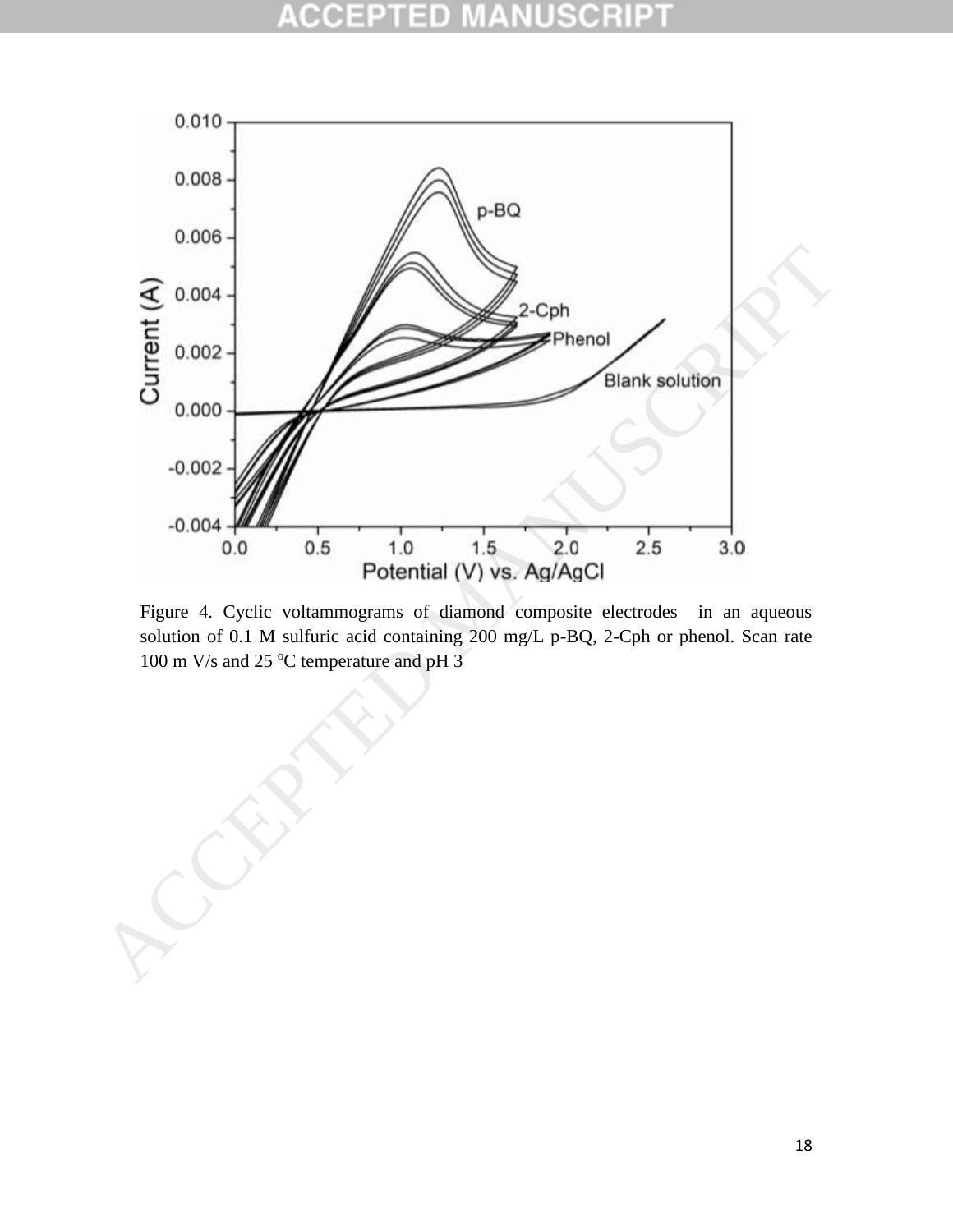### ä, CIC



Figure 5. Cyclic voltemmograms recorded for 200 mg/L p-BQ, 2-Cph or phenol in an aqueous solution of (a)  $0.1 \text{ M H}_2\text{SO}_4$  at pH 3 and in (b) an aqueous solution of 0.25 M Na<sub>2</sub>SO<sub>4</sub> at pH 6.8. Scan rate 100 mV/s and 25 °C temperature.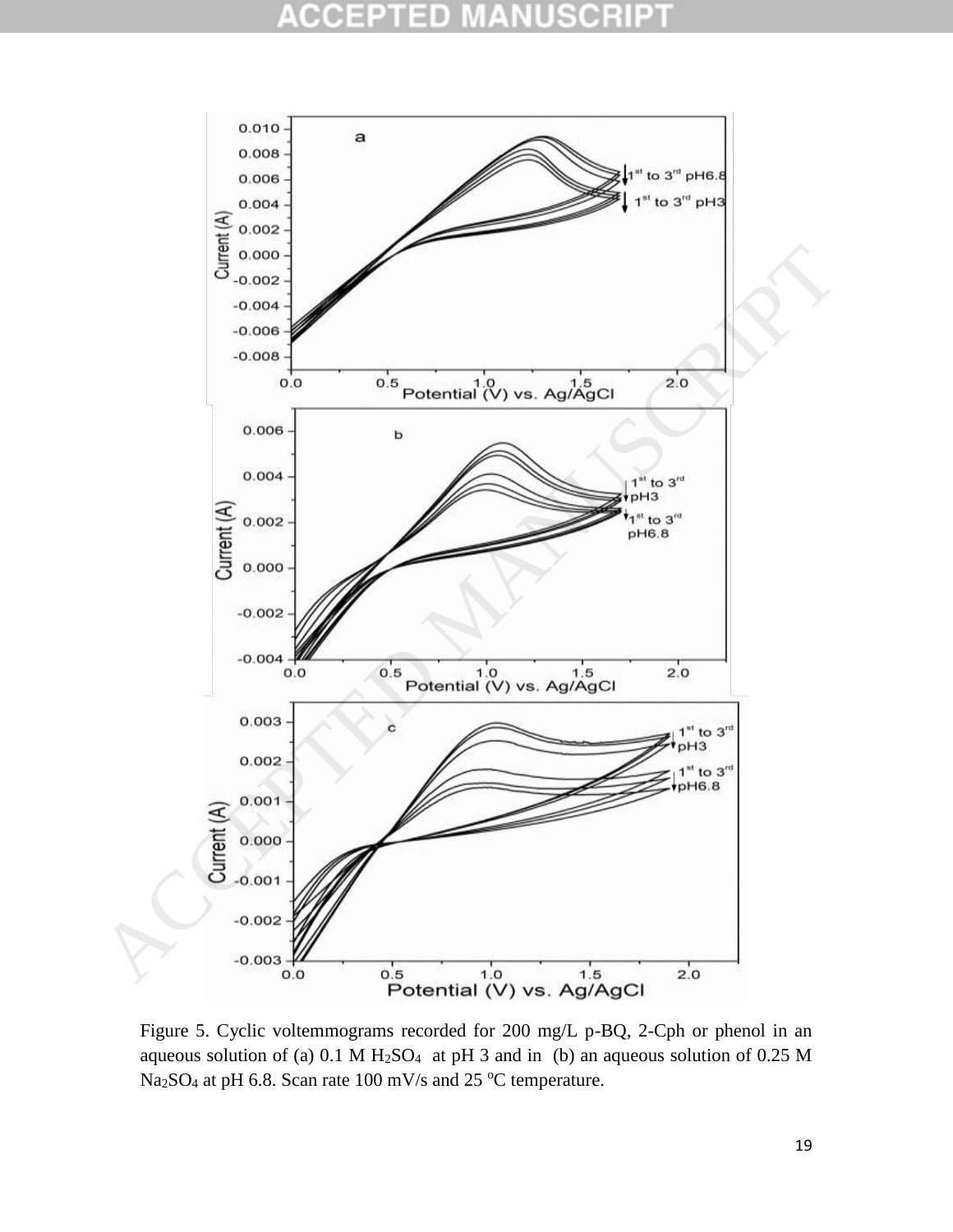### $\rm{cc}$ E D Ė Ŧ 0



Figure 6. Electrochemical degradation of 200 mg/L p-BQ, 2-Cph, and phenol in aqueous solution of 0.25 M Na<sub>2</sub>SO<sub>4</sub> as supporting electrolyte at pH 3 and 25 °C temperature.